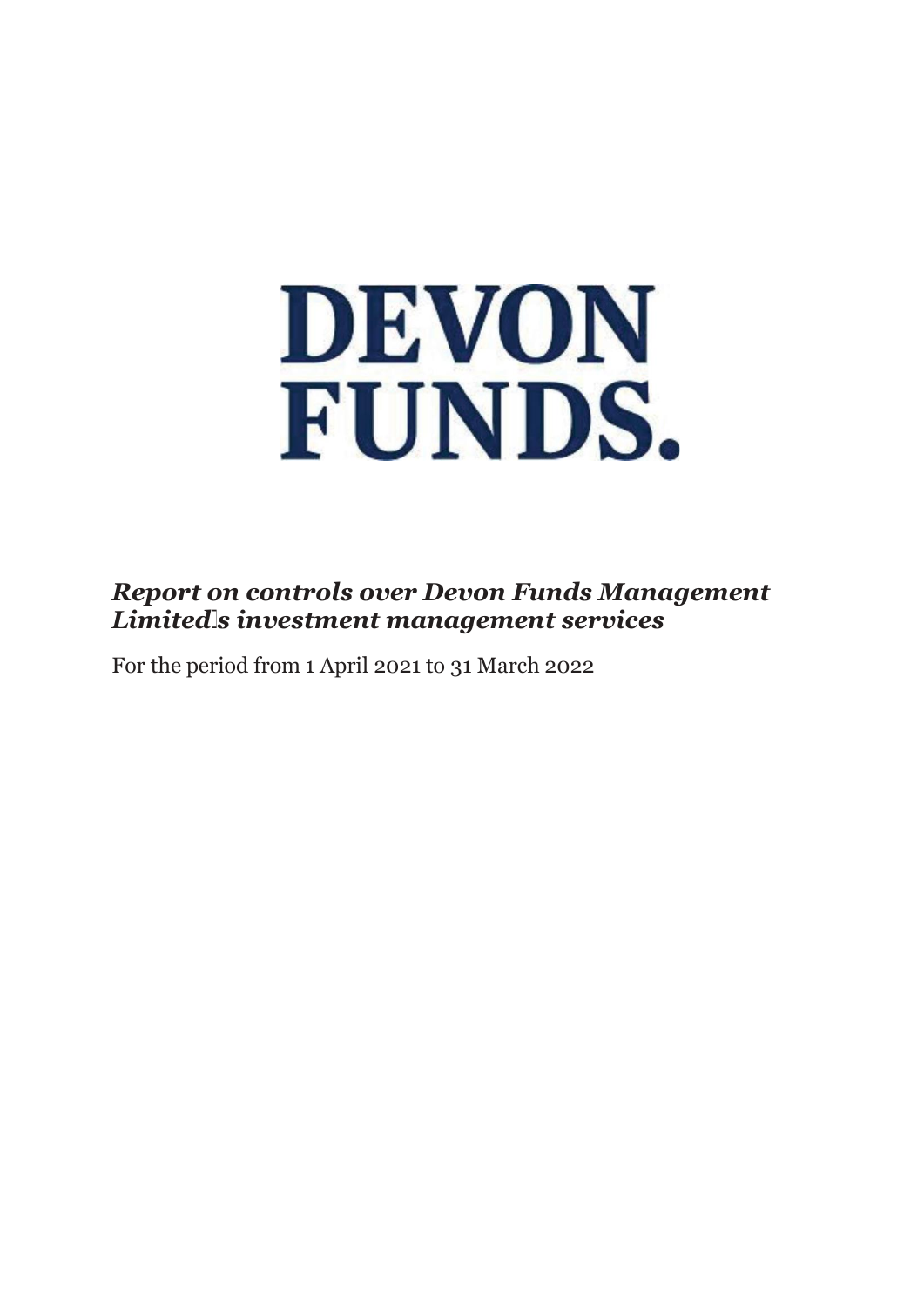

#### **Devon Funds Management's Assertion**

We have prepared the accompanying Description of Devon Funds Management Limited's ("Devon") investment management services provided for its retail unit trusts, wholesale unit trusts and wholesale mandate clients and their auditors who have a sufficient understanding to consider the Description, along with other information, including information about controls operated by user entities of the system themselves, when assessing the risks of material misstatements of user entities' financial statements.

We confirm, to the best of our knowledge and belief, that:

a. the accompanying Description on pages 4 to 7 fairly presents the investment management services provided by Devon throughout the period 1 April 2021 to 31 March 2022. The criteria used in making this assertion were that the accompanying Description:

- i. presents how the system was designed and implemented, including:
	- (1) the types of services provided including, as appropriate, classes of transactions processed;
	- (2) the procedures, within both information technology and manual systems, by which those transactions were initiated, recorded, processed, corrected as necessary, and transferred to the reports prepared for user entities of the system;
	- (3) the related accounting records, supporting information, and specific accounts that were used to initiate, record, process, and report transactions; this includes the correction of incorrect information and how information was transferred to the reports prepared for user entities of the system;
	- (4) how the system dealt with significant events and conditions, other than transactions;
	- (5) the process used to prepare reports to user entities of the system;
	- (6) relevant control objectives and controls designed to achieve those objectives; and
	- (7) other aspects of our control environment, risk assessment process, information system (including the related business processes) and communication, control activities, and monitoring controls that were relevant to processing and reporting transactions of user entities of the system.

ii. the Description includes relevant details of changes to the investment management services system during the period 1 April 2021 to 31 March 2022.

iii. does not omit or distort information relevant to the scope of the system being described, while acknowledging that the Description is prepared to meet the common needs of a broad range of user entities of the system and their auditors, and may not, therefore, include every aspect of the system that each individual user entity of the system and its auditor may consider important in its own particular environment.

b. the controls related to the control objectives stated in the accompanying Description were suitably designed and operated effectively throughout the period 1 April 2021 to 31 March 2022. The criteria used in making this assertion were that:

- i. the risks that threatened the achievement of the control objectives stated in the Description were identified;
- ii. the controls identified in the Description would, if operated as described, provide reasonable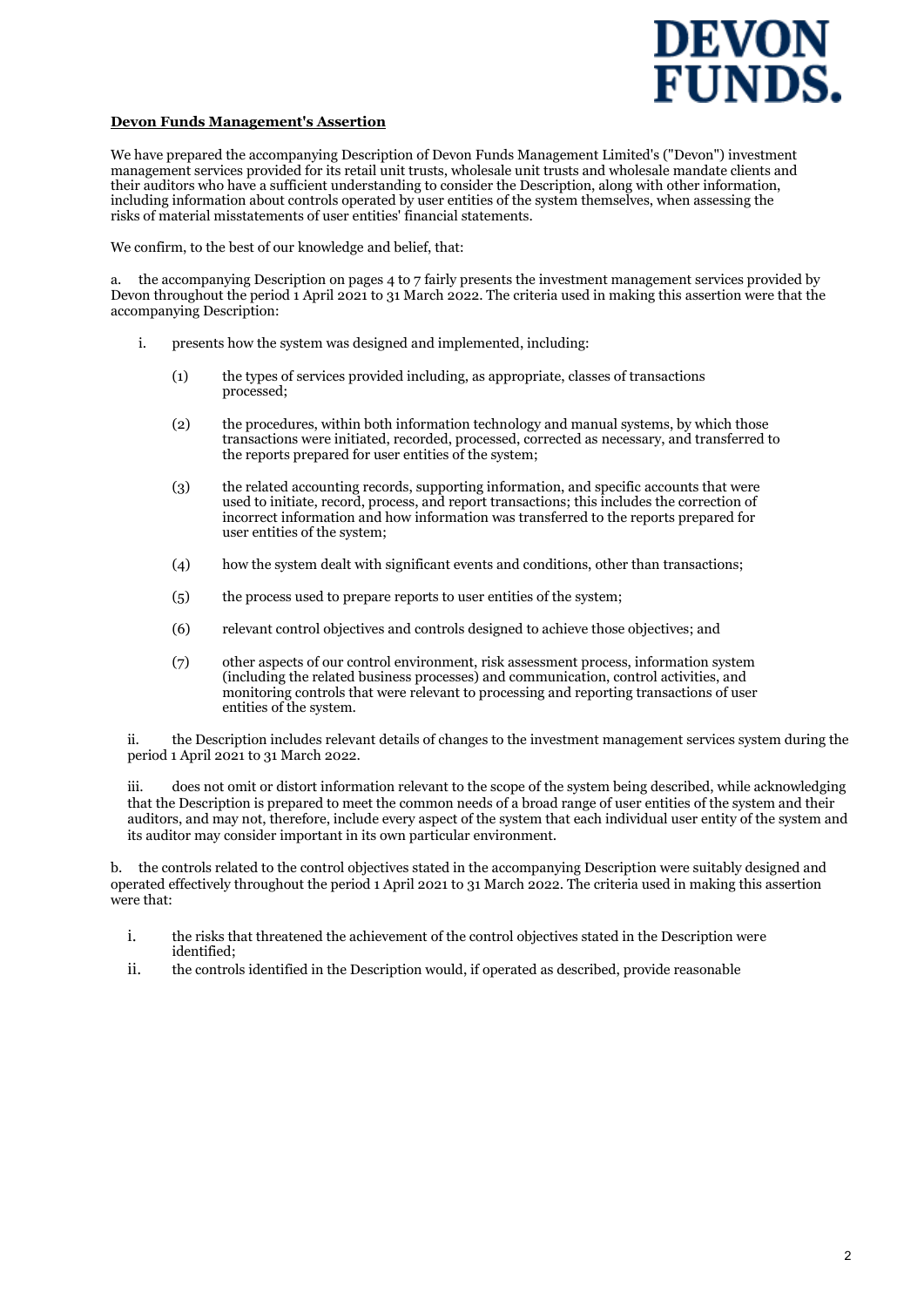assurance that those risks did not prevent the stated control objectives from being achieved; and

iii. the controls were consistently applied as designed, including that manual controls were applied by individuals who have the appropriate competence and authority, throughout the period 1 April 2021 to 31 March 2022.

Niall Hartigan *CFO, Devon Funds Management Limited 6 May 2022*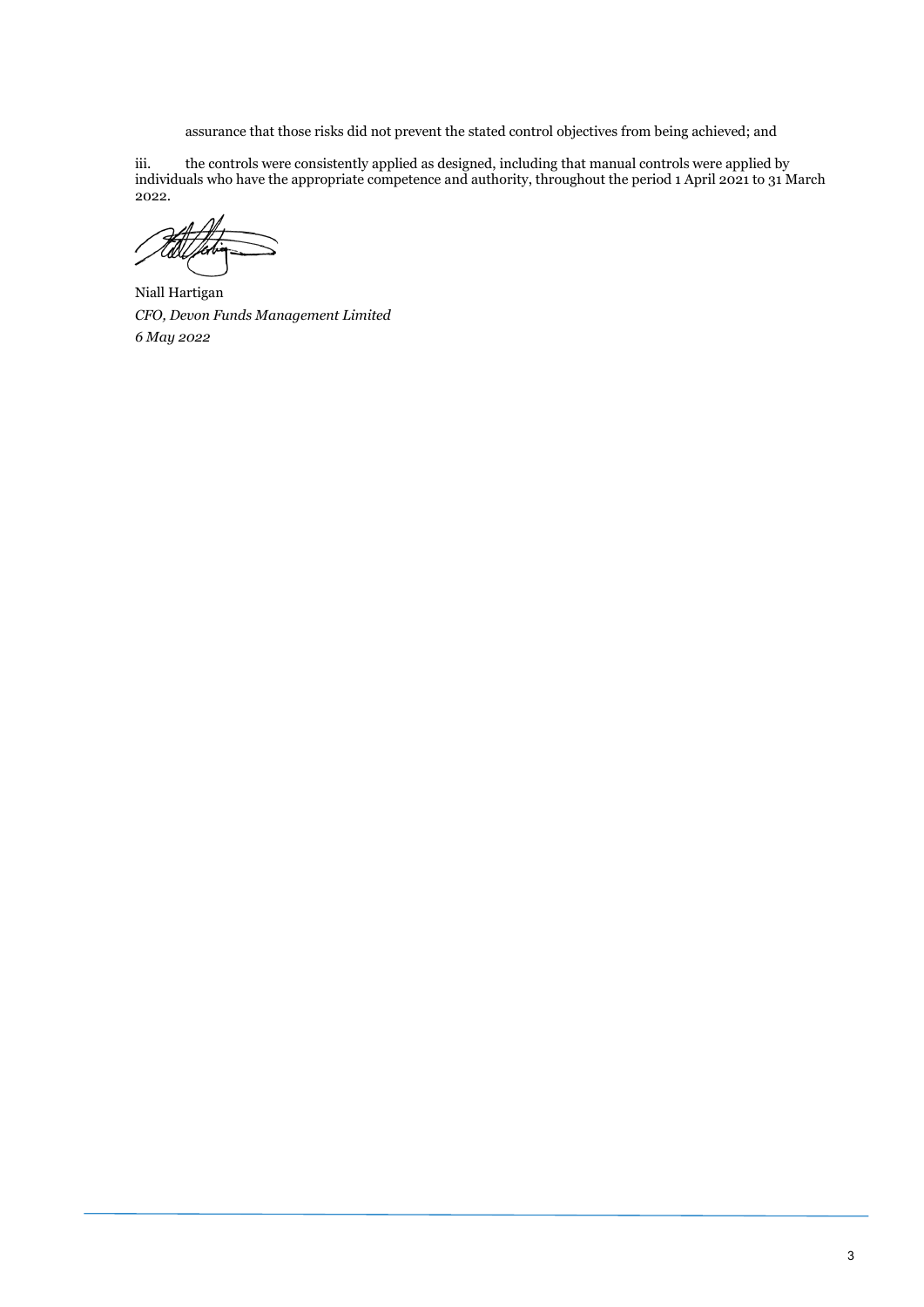#### *Description of Investment Management Services, Controls and Processes*

#### **Background**

Devon Funds Management Limited ("Devon") provides investment management services for its retail unit trusts, wholesale unit trusts and wholesale mandate clients.

#### **The Scope of the Investment Management Services**

In its capacity as investment manager, Devon must comply with each customer's Investment Management Agreement and is responsible for:

- making investment decisions;
- providing regular investment management reports; and
- monitoring portfolio and mandate compliance.

#### **Overview of Company Ownership, Board and Governance**

Devon is 100% owned by Investment Services Group Limited, which is a privately owned company with ownership held by senior management and Directors.

Devon is governed by a Board of Directors that currently comprises Paul Glass, Brent Impey, Andrew Scott, Mel Firmin, Slade Robertson and June McCabe, who have a broad range of legal and investment experience. In addition, Devon has an Audit, Risk & Compliance (ARC) sub-committee of the Board that is chaired by an independent Director appointed by the Board of Directors.

## **Risk and Compliance Framework**

The Chief Financial Officer is responsible for daily operations and risks within Devon's business. The importance of applying and maintaining appropriate business control processes and procedures are reinforced to staff by Devon's senior management.

The Devon Compliance Framework consists of the following:

- An ARC sub-committee that meets to review compliance issues. The Chairman is Mel Firmin.
- A daily compliance report is prepared each day and circulated amongst all staff.
- A daily trades report is prepared by the position keeper each morning and is signed by two members of the Investment Team as well as a member of the Audit & Compliance Team.
- A complaints register is maintained by the Operations & Compliance Team and is disclosed to the Audit, Risk & Compliance sub-committee.
- An Anti-Money Laundering (AML) exceptions register is maintained by the Operations & Compliance Team and is disclosed to the Audit, Risk & Compliance sub-committee.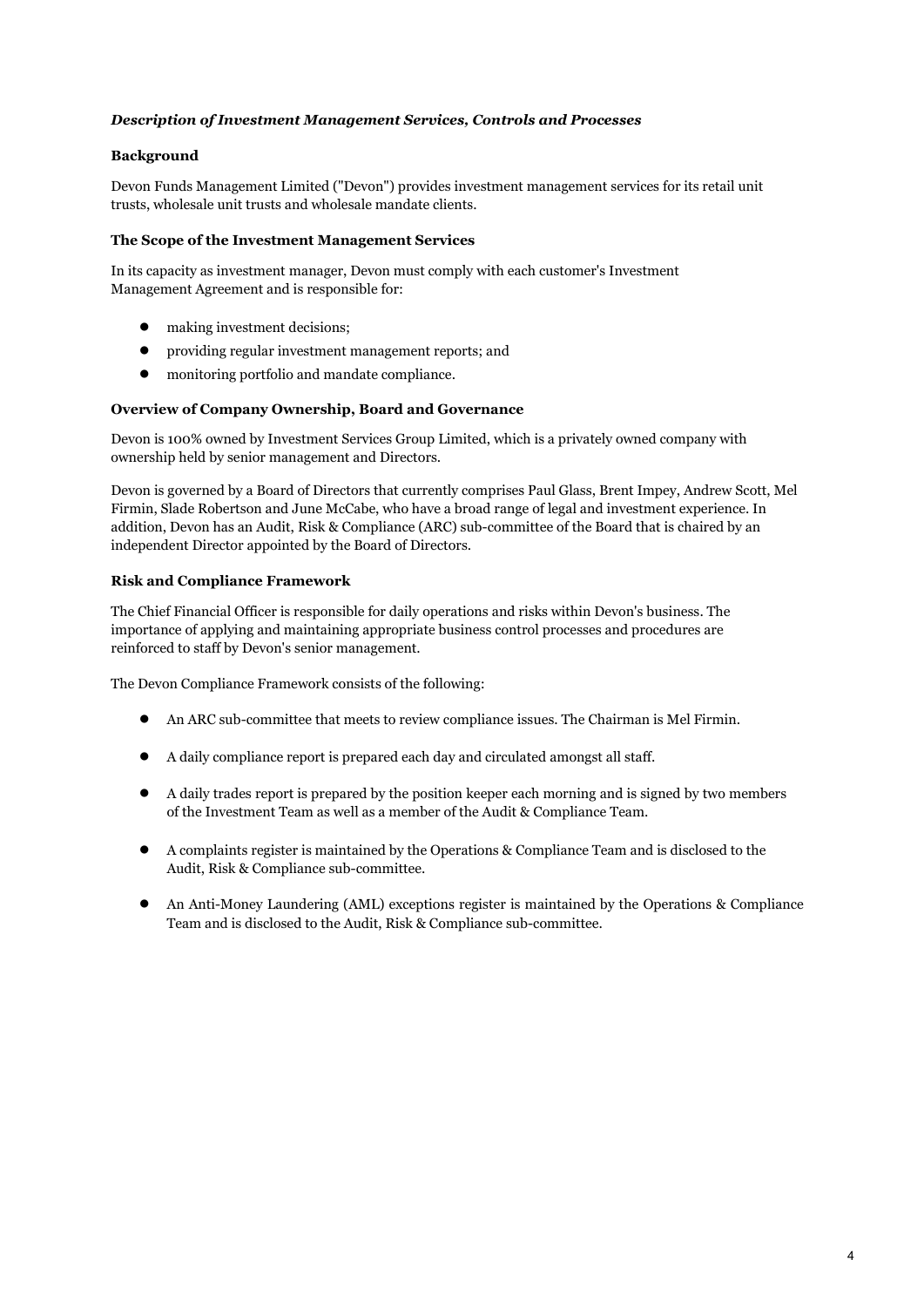#### *Description of Investment Management Services, Controls and Processes (continued)*

In discharging its obligations under the Investment Management Agreement, Devon utilises a number of key controls, which include:

#### *Authorising and processing transactions*

- Major investment matters and decisions are discussed at Investment Committee meetings.
- All members of the Investment Team are able to place orders on IRESS. The brokers access the orders from the IRESS IOS order pad, but will not action the trade until the verbal authorisation is received from the Portfolio Manager.
- A Daily Trades Report is generated from the system and is reviewed by two Portfolio Managers as well as a member of the Compliance Team prior to authorising the position.
- Each day a Daily Trades Report is generated and is input into a cash reconciliation spreadsheet which calculates the cash flow implications of all trades and is then reconciled against the Custodian's Cash Report and reviewed by a member of the Compliance Team.
- Daily monitoring of compliance with mandates is undertaken using the Daily Portfolio Report and reviewed by a member of the Compliance Team.
- All portfolio holdings are reconciled daily to the Custodian's report with variances investigated. This is then reviewed by an authorised signatory.
- Where functionality of IRESS permits, SIPO limits are input into IRESS. Otherwise SIPO limits are subject to other monitoring tools (refer to 1. (e)). IRESS monitors pre and post trade compliance and displays a warning if a trade has the potential to put the portfolio in breach of its mandate.
- A Monthly Hawkeye report is prepared to review for any unusual trading activity. It monitors the number of trades on each day during the month and highlights any buys and sells in the same stock on the same day. The reports are signed off by an Executive Director each month.
- Spot FX transactions are placed through approved FX counterparties only by authorised signatories based on information distributed by the Operations team.
- All Spot FX transactions are signed off by two authorised signatories and one member of the Compliance Team.
- The transacting of FX Forwards is outsourced to BNZ under an approved mandate. The FX Forwards transactions are reconciled by a member of the Compliance Team on a daily basis and checked against the BNZ mandate. The reconciliations are independently reviewed by another member of the Compliance Team.
- FX levels are monitored through the Daily Portfolio Report's compliance cover page and through the daily cash reconciliations and are reviewed by a member of the Compliance Team.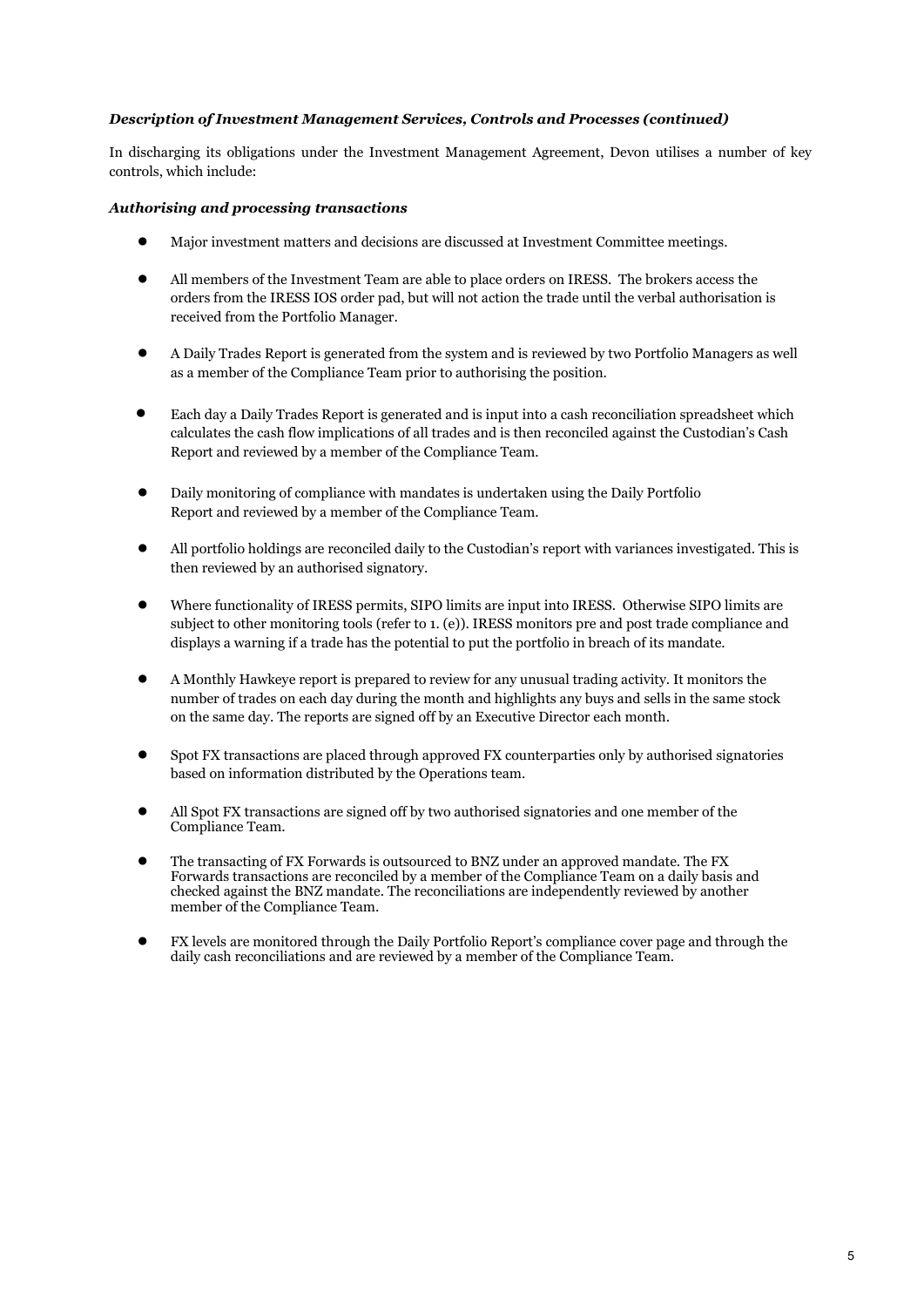#### *Description of Investment Management Services, Controls and Processes (continued)*

#### *Approved counterparties*

- Each day a Daily Trades Report is generated and trade decisions are authorised by a member of the Compliance Team.
- The Investment Committee maintains a list of approved brokers which is updated periodically.

#### *Asset investment and cash reconciliations*

- Each day a Daily Trades Report is generated and is input into a cash reconciliation spreadsheet which calculates the cash flow implications of all trades and is then reconciled against the Custodian's Cash Report and reviewed by a member of the Compliance Team.
- All portfolio holdings are reconciled daily to the Custodian's report with variances investigated. This is then reviewed by an authorised signatory.

#### *Corporate Actions*

- Corporate actions are only processed once approved by an authorised signatory.
- Each day a Daily Trades Report is generated and is input into a cash reconciliation spreadsheet which calculates the cash flow implications of all trades and is then reconciled against the Custodian's Cash Report and reviewed by a member of the Compliance Team.
- All portfolio holdings are reconciled daily to the Custodian's report with variances investigated. This is then reviewed by an authorised signatory.

#### *Asset valuation*

● Devon's asset values, which are obtained from the relevant stock exchange via IRESS, are reconciled daily to the Custodian's report with variances investigated. This is then reviewed by an authorised signatory.

#### *Restricted access*

- Access to Devon's office is restricted by swipe card access.
- User access and security levels are determined by Management.
- Meetings are held with the sub service organisation quarterly to discuss relevant matters and significant items are escalated appropriately.

#### *Compliance*

- A complaints register is maintained and any complaints received are reported to management immediately and formally at the monthly Audit, Risk & Compliance Meeting.
- A breach register is maintained and any breaches are reported to management immediately and formally at the monthly Audit, Risk & Compliance Meeting.
- A summary of broker commission is prepared monthly and tabled at the Investment Committee meetings.
- Client reports are set up to update automatically with minimal input, reducing the risk of manual error, all returns and statements are reviewed by various members of staff before sending.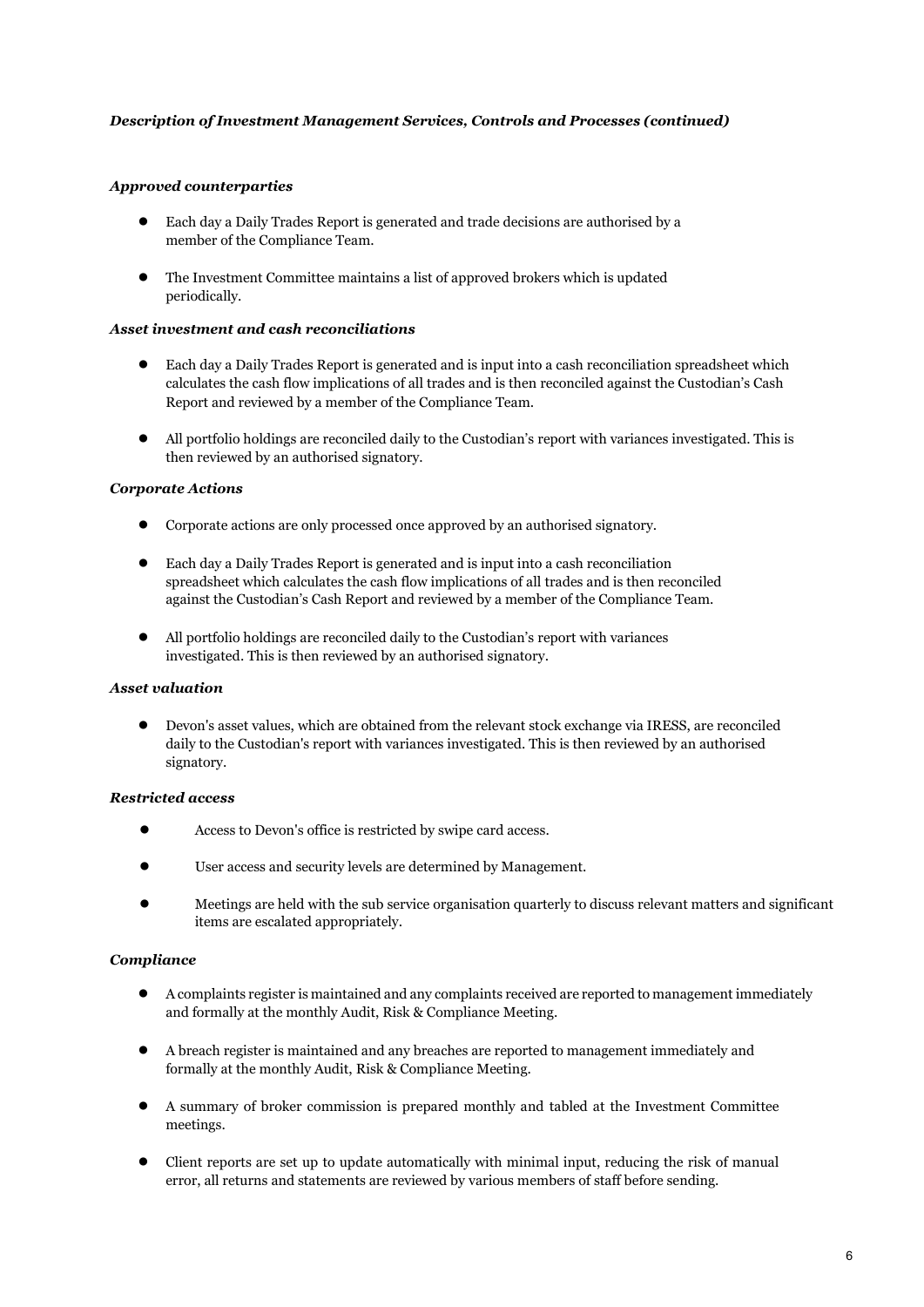## *Description of Investment Management Services, Controls and Processes (continued)*

- All activity must be in compliance with the Devon Compliance Guide. The Compliance Guide is updated annually and all staff members must attest to having read and understood the guide on semi- annual basis.
- Conflicts of interest are monitored through semi-annual declarations from all staff and a Register of Interests for Devon Board members.
- An AML exceptions register is maintained by the Operations Team and is disclosed to the Audit, Risk & Compliance Committee.

This report does not cover services provided by custodians, registrars and administrators. Therefore, no procedures have been performed as part of this report to evaluate the effectiveness of controls exercised by these parties.

## **IT Platforms**

Devon utilises the following systems as part of its investment operations:

- IRESS Order System ("IOS") portfolio trading solution
- IRESS Professional real-time and historical market data system
- IRESS Portfolio System ("IPS") portfolio management system
- Salesforce Financial Services Cloud
- $FactSet Market data software$

The IRESS suite of products are designed and maintained by IRESS in Australia. The IRESS Portfolio System is on a shared hosted server in an offsite data centre and is automatically backed up nightly.

Devon utilise workflow functionality in Salesforce to manage trade approvals, reconciliations and portfolio monitoring.

In addition to these, Devon utilises the Microsoft Office365 suite.

All staff have SecurlD tokens to enable remote access to their virtual server and can access Devon folders and IRESS from anywhere and at any time as long as they have an internet connection.

Devon uses an independent subservice organisation, Intellium Technology Limited (Intellium) for all of its information technology services. This Description excludes the control objectives and related controls of the subservice organisation.

#### **COVID-19**

Devon staff have been able to work remotely from anywhere with internet access since March 2020. This includes moving paper-based control activities to being evidenced electronically. In addition, Devon has continued to work with its service providers discussing their readiness and capability during the lockdowns since.

Processes and controls continued to be designed and operated effectively for the period from 1 April 2021 to 31 March 2022, without interruption to the business.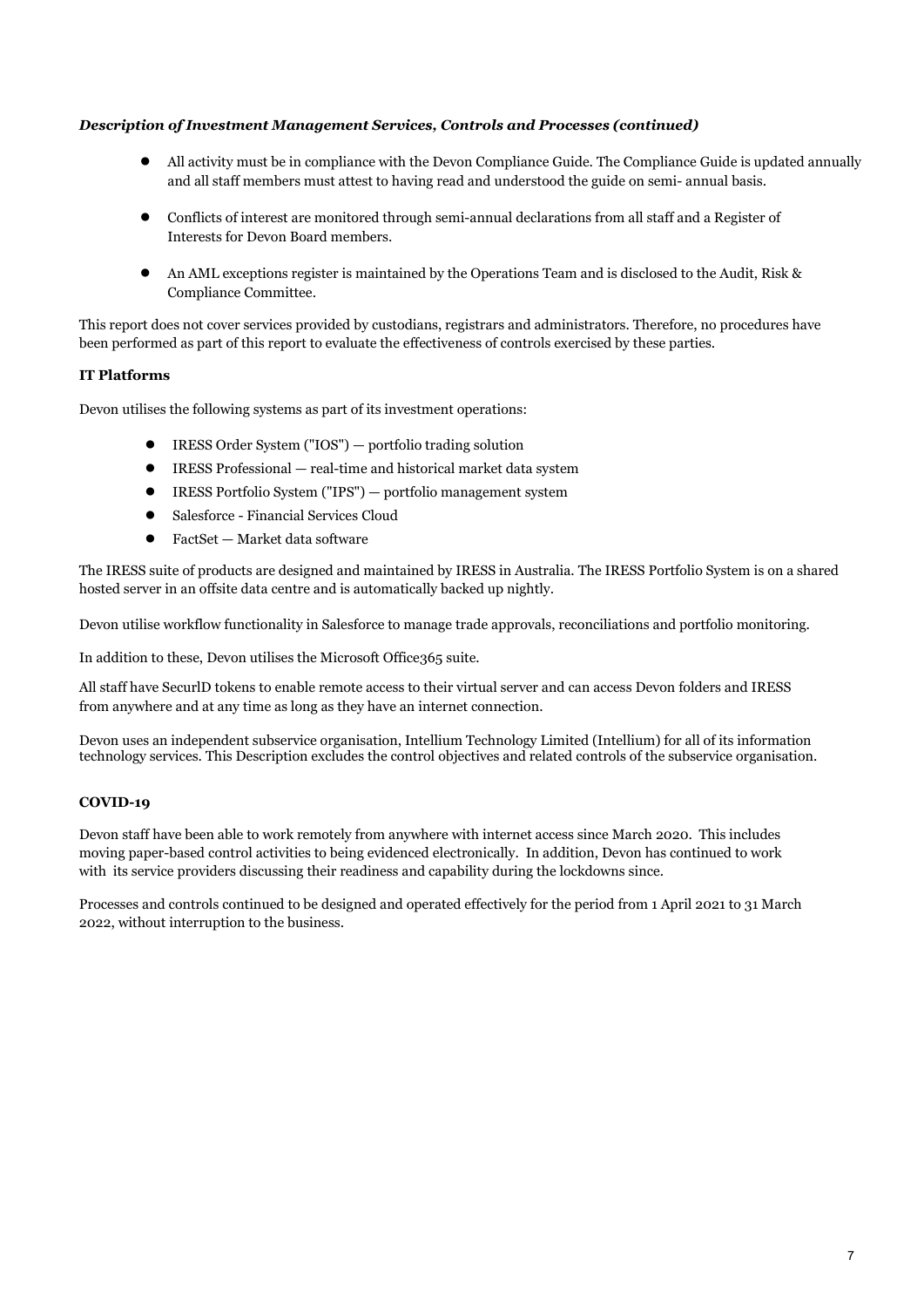

# Independent Service Auditor's Assurance Report on the Description of Controls, their Design and Operating Effectiveness

To the Directors of Devon Funds Management Limited

#### **Scope**

In accordance with the terms of the engagement letter dated 19 February 2021 and the letter of acknowledgment dated 14 December 2021, we were engaged to report on Devon Fund Management Limited's ("Devon" or the "Company") description on pages 4 to 7 of their internal control system pertaining to the investment management services provided to the Company's clients throughout the period 1 April 2021 to 31 March 2022 (the Description) and on the design and operation of controls related to the control objectives stated in the Description.

The Company uses an independent subservice organisation, Intellium for the period 1 April 2021 to 31 March 2022, for all of its information technology services. The description on pages 4 to 7 includes only the control objectives and related controls of the Company and excludes the control objectives and related controls of the subservice organisation. Our examination did not extend to controls of the subservice organisation.

While the controls and related control objectives may be informed by the Company's need to satisfy legal or regulatory requirements, our scope of work and our conclusions do not constitute assurance over compliance with those laws and regulations.

#### **Company's** r**esponsibilities**

The Company is responsible for:

- preparing the Description and accompanying assertion on pages 2 to 7, including the completeness, accuracy and method of presentation of the Description and assertion;
- providing the services covered by the Description;
- stating the controls objectives; and
- designing, implementing and effectively operating controls to achieve the stated control objectives.

#### **Our independence and quality control**

We have complied with the Professional and Ethical Standard 1 International Code of Ethics for Assurance Practitioners (including International Independence Standards) (New Zealand) or other professional requirements, or requirements in law or regulation, that are at least as demanding, which include independence and other professional requirements founded on the fundamental principles of integrity, objectivity, professional competence and due care, confidentiality and professional behaviour.

In accordance with Professional and Ethical Standard 3 (Amended) Quality Control for Firms that Perform Audits and Reviews of Financial Statements, and Other Assurance Engagements or other professional requirements, or requirements in law or regulation, that are at least as demanding, our firm maintains a comprehensive system of quality control including documented policies and procedures regarding compliance with ethical requirements, professional standards, and applicable legal and regulatory requirements.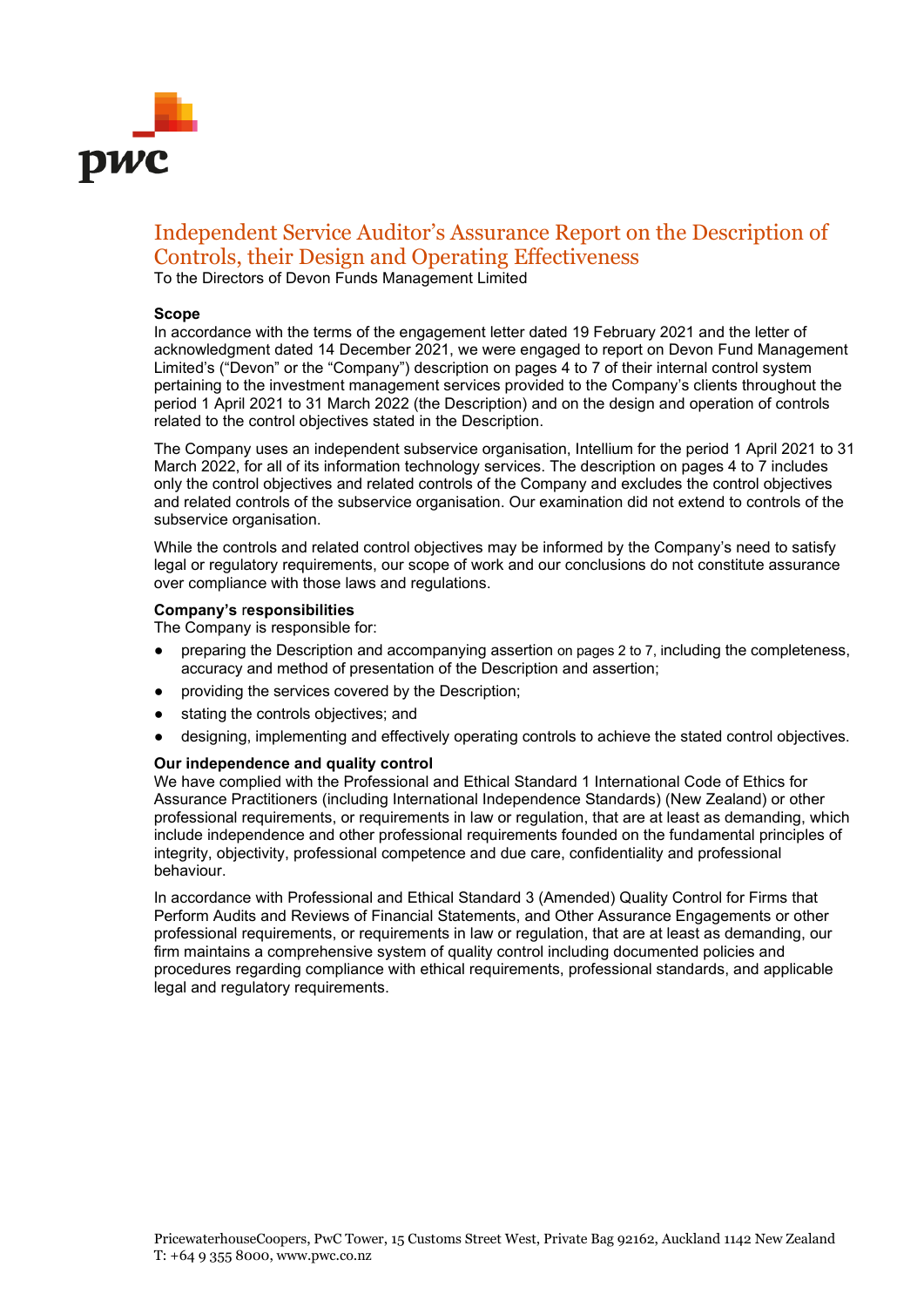

#### **Service auditor's responsibilities**

Our responsibility is to express an opinion on the Company's Description and on the design and operation of controls related to the control objectives stated in that description based on our procedures. We conducted our engagement in accordance with International Standard on Assurance Engagements (New Zealand) 3402 Assurance Reports on Controls at a Service Organisation, issued in New Zealand. That Standard requires that we comply with ethical requirements and plan and perform our procedures to obtain reasonable assurance about whether, in all material respects, the Description is fairly presented and the controls are suitably designed and operating effectively to achieve the related control objectives stated in the Description.

An assurance engagement to report on the description, design and operating effectiveness of controls at a service organisation involves performing procedures to obtain evidence about the disclosures in the service organisation's description of its system, and the design and operating effectiveness of controls. Our procedures included assessing the risks that the Description is not fairly presented and that the controls were not suitably designed or operating effectively to achieve the related control objectives stated in the Description. Our procedures included testing the operating effectiveness of those controls that we consider necessary to provide reasonable assurance that the control objectives stated in the Description were achieved. An assurance engagement of this type also includes evaluating the overall presentation of the Description, the suitability of the objectives stated therein, and the suitability of the criteria specified by the service organisation and described in management's assertion on pages 2 to 7.

We believe that the evidence we have obtained is sufficient and appropriate to provide a basis for our opinion.

We are independent of the Company. Other than in our capacity as auditor of the Company and managed investment schemes that are managed by the Company and providing additional services for the Company in the areas of agreed upon procedures in relation to net tangible assets (NTA), we have no relationship with, or interests in, the Company. The provision of these services has not impaired our independence.

#### **Limitations of controls at a service organisation**

The Company's Description and controls pertaining to the investment management services are prepared to meet the common needs of a broad range of user entities and their auditors and may not, therefore, include every aspect of the system that each individual user entity may consider important in its own particular environment. We have performed no procedures to evaluate the effectiveness of controls at, or as they relate to, individual user entities and no opinion is expressed on them and we have not evaluated the suitability of design or operating effectiveness of complementary user entity controls.

Also, because of their nature, controls at a service organisation may not prevent or detect all errors or omissions in processing or reporting transactions. Also, the projection of any evaluation of effectiveness to future periods is subject to the risk that controls at a service organisation may become inadequate or fail. Our opinion is based on historical information and the projection to future periods of any evaluation of the fairness of the presentation of the Description, or the suitability of the design or operating effectiveness of the controls would be inappropriate.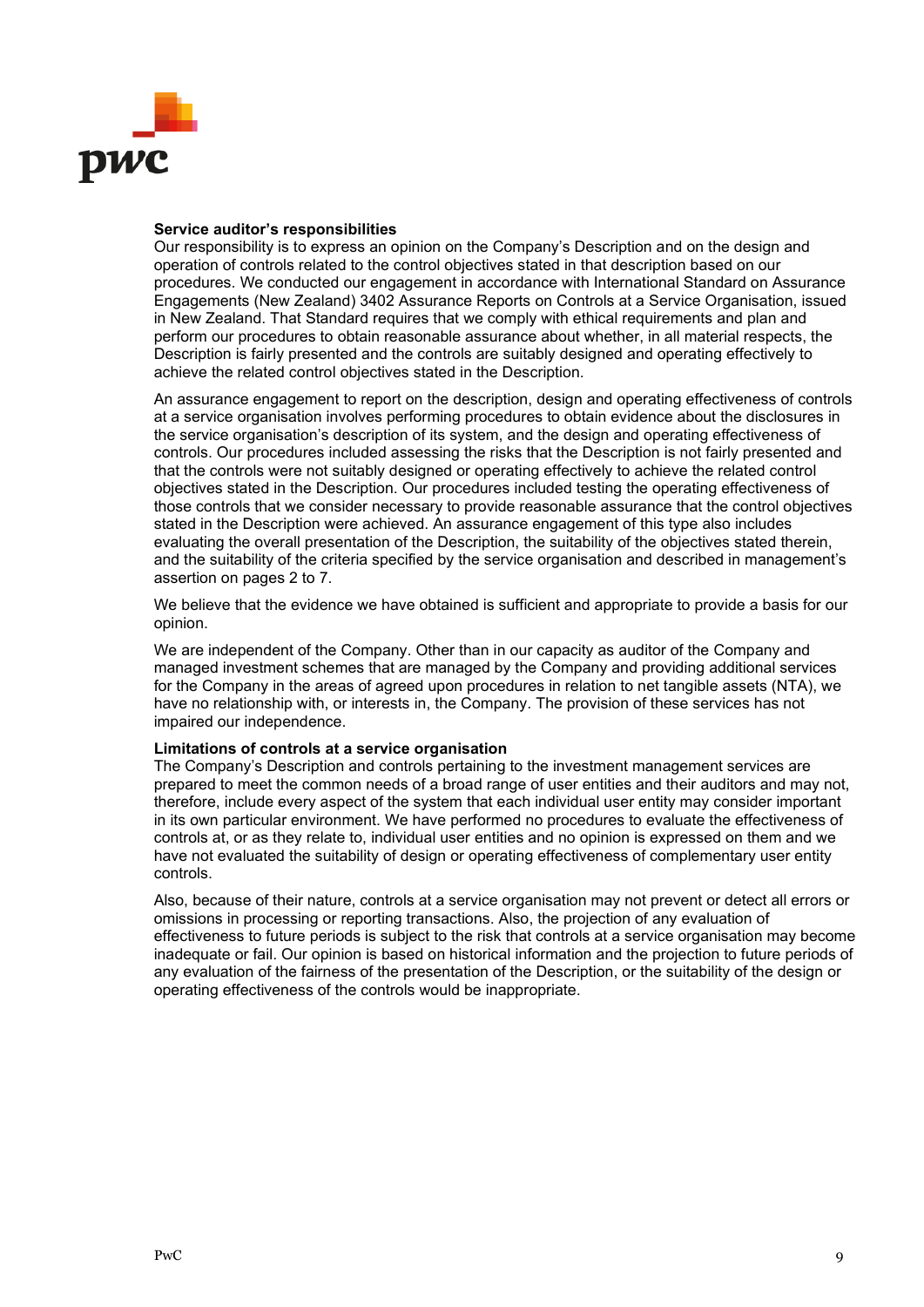

# **Opinion**

Our opinion has been formed on the basis of the matters outlined in this report. The criteria we used in forming our opinion are those described in the Company's assertion on pages 2 to 3.

In our opinion, in all material respects:

- a) The Description fairly presents the investment management services as designed and implemented throughout the period 1 April 2021 to 31 March 2022;
- b) The controls related to the control objectives stated in the Description were suitably designed throughout the period 1 April 2021 to 31 March 2022; and
- c) The controls tested, which were those necessary to provide reasonable assurance that the control objectives stated in the Description were achieved, operated effectively throughout the period 1 April 2021 to 31 March 2022.

#### **Description of tests of controls**

The specific controls tested and the nature, timing and results of those tests are listed on pages 11 to 16.

#### **Use of our Report**

This report and the description of tests of controls on pages 11 to 16 are intended only for user entities who have used the Company's investment management services, and their auditors, who have a sufficient understanding to consider it, along with other information including information about controls operated by user entities themselves, when assessing the risks of material misstatements of user entities' financial statements, without assuming or accepting any responsibility or liability to customers or their auditors on our part.

Our report must not be recited or referred to in whole or in part in any other document nor made available, copied or recited to any other party, in any circumstances, without our express prior written permission.

We disclaim any assumption of responsibility for any reliance on this assurance report or for the conclusions we have formed to any person other than the Directors of the Company, or for any other purpose other than that for which the assurance report was prepared.

refelauselage

Chartered Accountants **Auckland Auckland Auckland** 6 May 2022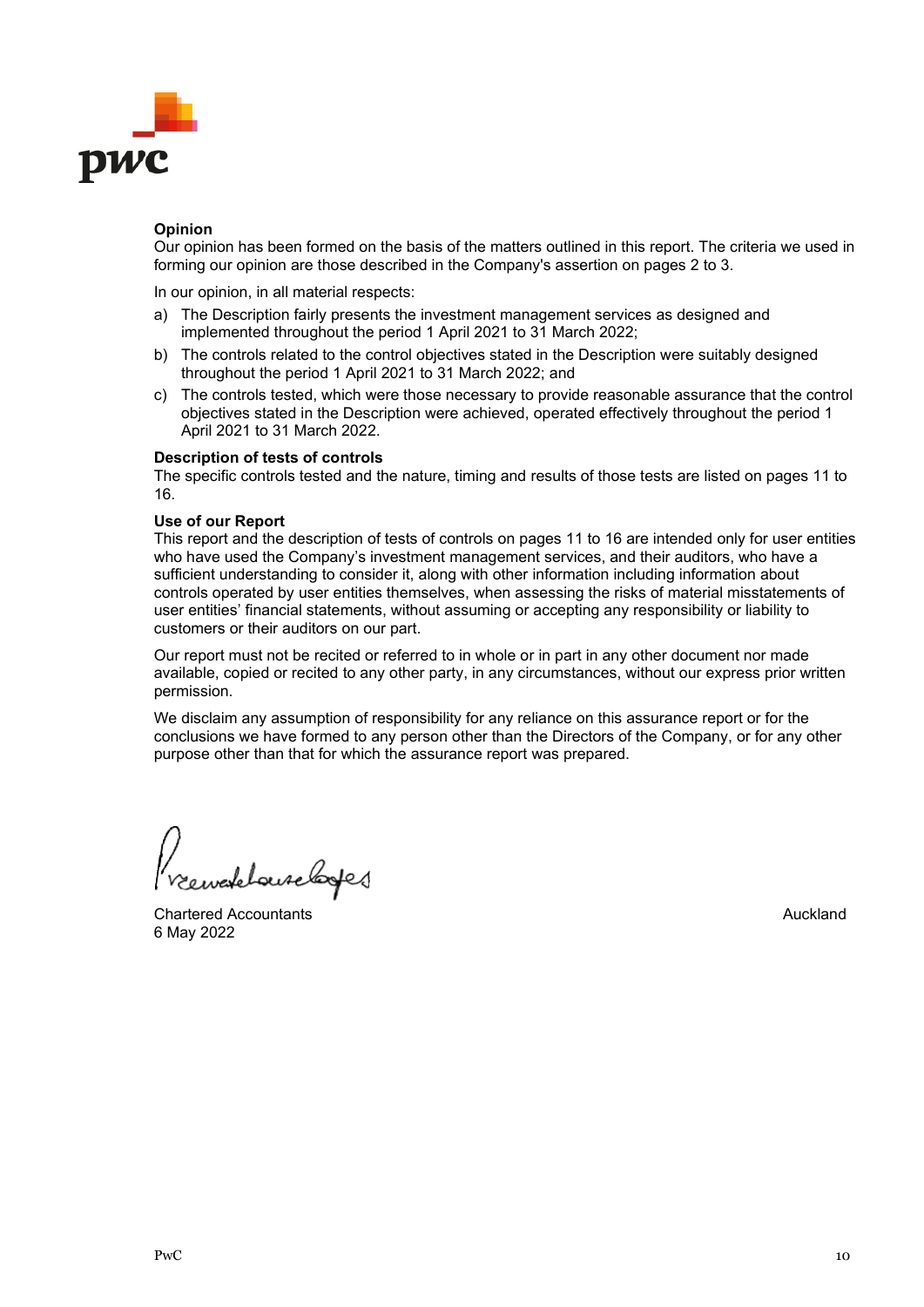**Internal controls adopted by Devon Funds Management Limited ("Devon") in relation to its investment management services from 1 April 2021 to 31 March 2022.**

| <b>Control Objective</b> |                                                                                                                                      | <b>Control Policies and Procedures</b> |                                                                                                                                                                                                                                                                                            | <b>PwC Tests</b>                                                                                                                                                                                                        | <b>PwC Findings</b>  |
|--------------------------|--------------------------------------------------------------------------------------------------------------------------------------|----------------------------------------|--------------------------------------------------------------------------------------------------------------------------------------------------------------------------------------------------------------------------------------------------------------------------------------------|-------------------------------------------------------------------------------------------------------------------------------------------------------------------------------------------------------------------------|----------------------|
| 1.                       | To ensure asset investment<br>transactions are properly<br>authorised, executed and<br>allocated in a timely and<br>accurate manner. | (a)                                    | Major investment matters and decisions<br>are discussed at Investment Committee<br>meetings.                                                                                                                                                                                               | Inspect that meetings are held for the<br>discussion of investment matters and<br>decisions by obtaining minutes for a<br>sample of meetings to evidence<br>decisions are discussed.                                    | No exceptions noted. |
|                          |                                                                                                                                      | (b)                                    | All members of the Investment Team<br>are able to place orders on IRESS. The<br>brokers access the orders from the<br>IRESS IOS order pad, but will not<br>action the trade until the verbal<br>authorisation is received from the<br>Portfolio Manager.                                   | Confirm through inquiry with a sample<br>of brokers that trades are not placed<br>until phone confirmation is received<br>from a Devon Portfolio Manager.                                                               | No exceptions noted. |
|                          |                                                                                                                                      | (c)                                    | A Daily Trades Report is generated from<br>the system and is reviewed by two<br>Portfolio Managers as well as a member<br>of the Compliance Team prior to<br>authorising the position.                                                                                                     | Select a sample of Daily Trades<br>Reports and inspect that these are<br>authorised by a member of the<br>Compliance Team in a timely manner<br>before sending to the Investment<br>Team for further processing.        | No exceptions noted. |
|                          |                                                                                                                                      | (d)                                    | Each day a Daily Trades Report is<br>generated and is input into a cash<br>reconciliation spreadsheet which<br>calculates the cash flow implications of<br>all trades and is then reconciled against<br>the Custodian's Cash Report and<br>reviewed by a member of the<br>Compliance Team. | Select a sample of Daily Trades<br>Reports and Cash Detail Reports and<br>inspect that these are reconciled to the<br>Custodian's Cash Report and reviewed<br>by a member of the Compliance Team<br>in a timely manner. | No exceptions noted. |
|                          |                                                                                                                                      | (e)                                    | Daily monitoring of compliance with<br>mandates is undertaken using the<br>Daily Portfolio Report and reviewed<br>by a member of the Compliance Team.                                                                                                                                      | Select a sample of Daily Portfolio<br>Reports which include compliance<br>with mandates and inspect that they<br>are reviewed by a member of the<br>Compliance Team in a timely manner.                                 | No exceptions noted. |
|                          |                                                                                                                                      | (f)                                    | All portfolio holdings are reconciled<br>daily to the Custodian's report with<br>variances investigated. This is then<br>reviewed by an authorised signatory.                                                                                                                              | Select a sample of Daily Holdings<br>Reconciliations and inspect that these<br>are reconciled to the Custodian's report<br>and are reviewed by an authorised<br>signatory in a timely manner.                           | No exceptions noted. |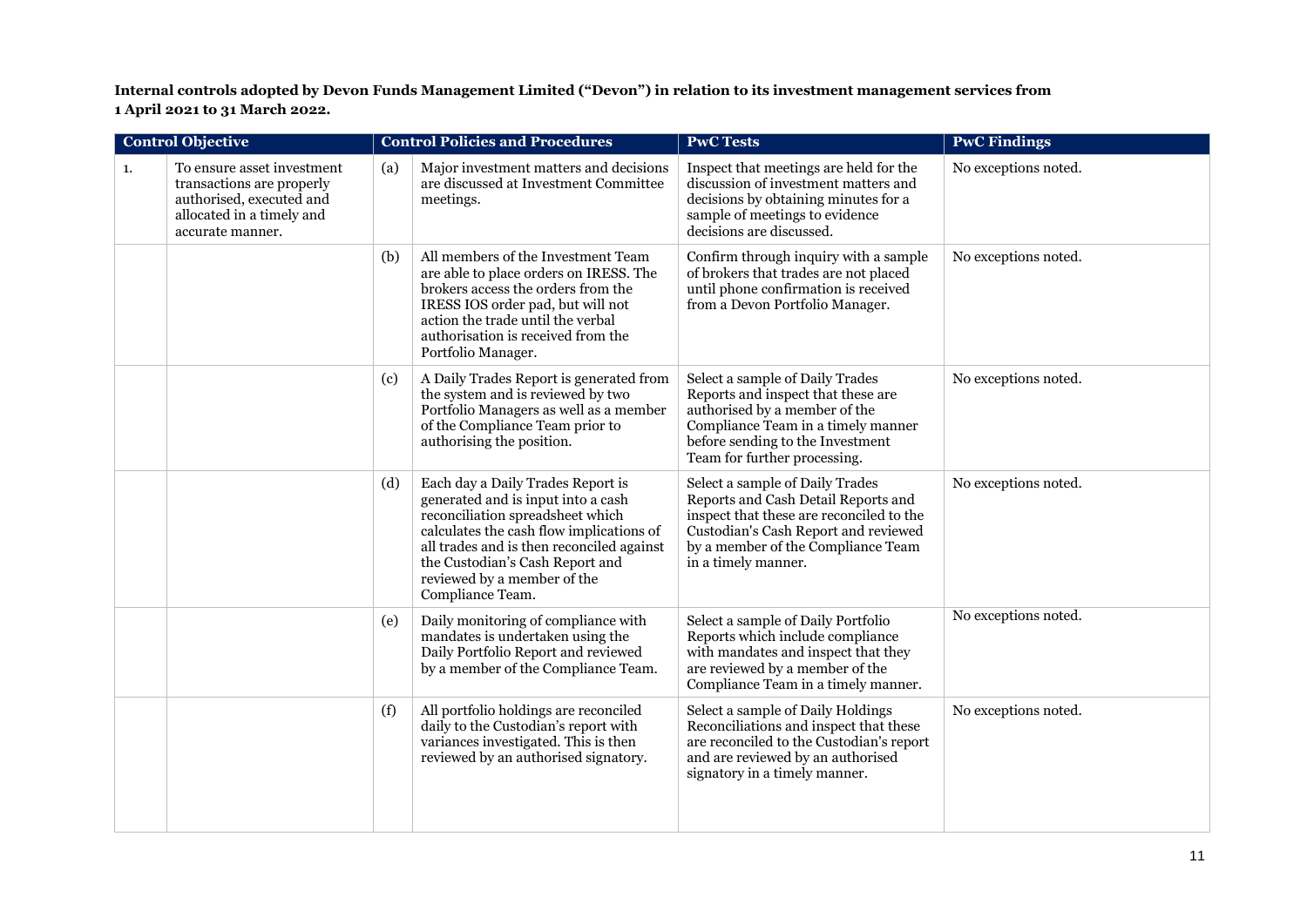| 1. | To ensure asset investment<br>transactions are properly<br>authorised, executed and<br>allocated in a timely and<br>accurate manner. (continued) | (g) | Where functionality of IRESS permits,<br>SIPO limits are input into IRESS.<br>Otherwise SIPO limits are subject to<br>other monitoring tools (refer to 1. (e)).<br>IRESS monitors pre and post trade<br>compliance and displays a warning if a<br>trade has the potential to put the<br>portfolio in breach of its mandate.          | Obtain a sample of investment<br>mandates and agree the investment<br>limits per the mandate to the limits<br>within IRESS where the functionality<br>of IRESS permits<br>Observe an attempt to conduct an<br>inappropriate trade within IRESS and<br>observe the automatic notification<br>indicating a mandate breach. | No exceptions noted. |
|----|--------------------------------------------------------------------------------------------------------------------------------------------------|-----|--------------------------------------------------------------------------------------------------------------------------------------------------------------------------------------------------------------------------------------------------------------------------------------------------------------------------------------|--------------------------------------------------------------------------------------------------------------------------------------------------------------------------------------------------------------------------------------------------------------------------------------------------------------------------|----------------------|
|    |                                                                                                                                                  | (h) | A Monthly Hawkeye report is<br>prepared to review for any unusual<br>trading activity. It monitors the<br>number of trades on each day during<br>the month and highlights any buys<br>and sells in the same stock on the<br>same day. The reports are signed off<br>by an Executive Director each month.                             | Select a sample of Monthly Hawkeye<br>reports and inspect that these are<br>reviewed by an authorised signatory in a<br>timely manner.                                                                                                                                                                                   | No exceptions noted. |
|    |                                                                                                                                                  | (i) | Spot FX transactions are placed<br>through approved FX counterparties<br>only by authorised signatories based<br>on information distributed by the<br>Operations team.                                                                                                                                                               | Select a sample of Spot FX transactions<br>and inspect these were placed with an<br>approved counterparty by an authorised<br>signatory.                                                                                                                                                                                 | No exceptions noted. |
|    |                                                                                                                                                  | (i) | All Spot FX transactions are signed off<br>by two authorised signatories and one<br>member of the Compliance Team.                                                                                                                                                                                                                   | Select a sample of Spot FX<br>transactions and inspect these were<br>approved by two authorised<br>signatories of the Investment Team<br>and one member of the Compliance<br>Team in a timely manner.                                                                                                                    | No exceptions noted. |
|    |                                                                                                                                                  | (k) | The transacting of FX Forwards is<br>outsourced to BNZ under an approved<br>mandate. The FX Forwards<br>transactions are reconciled by a<br>member of the Compliance Team on a<br>daily basis and checked against the<br>BNZ mandate. The reconciliations are<br>independently reviewed by another<br>member of the Compliance Team. | Select a sample of FX Forward<br>Reconciliations and inspect that any<br>variances have been explained and the<br>reconciliation has been reviewed by an<br>independent member of the<br>Compliance Team, in a timely<br>manner.                                                                                         | No exceptions noted. |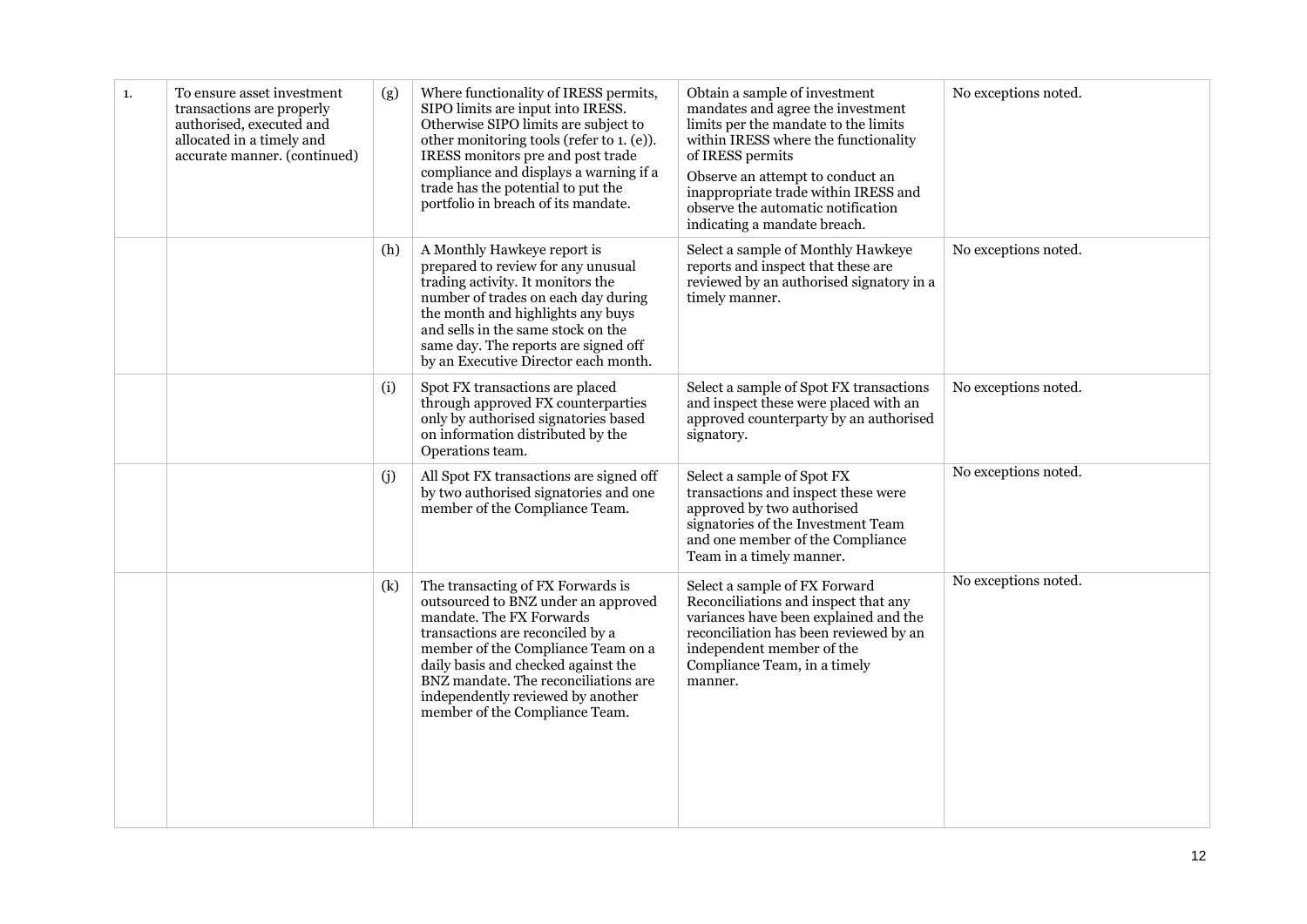| 1. | To ensure asset investment<br>transactions are properly<br>authorised, executed and<br>allocated in a timely and<br>accurate manner. (continued)                                                                                                                         | (1) | FX levels are monitored through the<br>Daily Portfolio Report's compliance<br>cover page and through the daily cash<br>reconciliations and are reviewed by a<br>member of the Compliance Team.                                                                                             | Select a sample of Daily Portfolio<br>Reports including data on FX levels<br>and inspect that they were reviewed<br>by a member of the Compliance Team.                                                                 | No exceptions noted. |
|----|--------------------------------------------------------------------------------------------------------------------------------------------------------------------------------------------------------------------------------------------------------------------------|-----|--------------------------------------------------------------------------------------------------------------------------------------------------------------------------------------------------------------------------------------------------------------------------------------------|-------------------------------------------------------------------------------------------------------------------------------------------------------------------------------------------------------------------------|----------------------|
| 2. | Ensure transactions are<br>undertaken only with<br>approved counterparties.                                                                                                                                                                                              | (a) | Each day a Daily Trades Report is<br>generated and trade decisions are<br>authorised by a member of the<br>Compliance Team.                                                                                                                                                                | Select a sample of Daily Trades Reports<br>and inspect that these are authorised by<br>a member of the Compliance Team.                                                                                                 | No exceptions noted. |
|    |                                                                                                                                                                                                                                                                          | (b) | The Investment Committee maintains a<br>list of approved brokers which is<br>updated periodically.                                                                                                                                                                                         | Inspect that IRESS is restricted to a list<br>of brokers approved by the Investment<br>Committee.                                                                                                                       | No exceptions noted. |
| 3. | Ensure asset investment and<br>related cash transactions are<br>completely and accurately<br>recorded and settled in a<br>timely manner (Note:<br>Custodian's process all cash<br>transactions and handle all<br>settlements based on<br>instructions from Devon).       | (a) | Each day a Daily Trades Report is<br>generated and is input into a cash<br>reconciliation spreadsheet which<br>calculates the cash flow implications of<br>all trades and is then reconciled against<br>the Custodian's Cash Report and<br>reviewed by a member of the<br>Compliance Team. | Select a sample of Daily Trades<br>Reports and Cash Detail Reports and<br>inspect that these are reconciled to the<br>Custodian's Cash Report and reviewed<br>by a member of the Compliance Team<br>in a timely manner. | No exceptions noted. |
|    |                                                                                                                                                                                                                                                                          | (b) | All portfolio holdings are reconciled<br>daily to the Custodian's report with<br>variances investigated. This is then<br>reviewed by an authorised signatory.                                                                                                                              | Select a sample of Daily Holdings<br>Reconciliations and inspect that these<br>are reconciled to the Custodian's<br>report and are reviewed by an<br>authorised signatory in a timely<br>manner.                        | No exceptions noted. |
| 4. | Ensure corporate actions<br>(such as dividends, share<br>buy backs, share purchase<br>plans, rights issues and<br>bonus issues) are identified,<br>with Devon's decisions on<br>these communicated to the<br>Custodian and then<br>processed and recorded<br>accurately. | (a) | Corporate actions are only processed<br>once approved by an authorised<br>signatory.                                                                                                                                                                                                       | Select a sample of corporate actions<br>and agree to Custodian confirmations.<br>Inspect the corporate actions are<br>approved by an authorised signatory<br>and were processed before the event<br>expired.            | No exceptions noted. |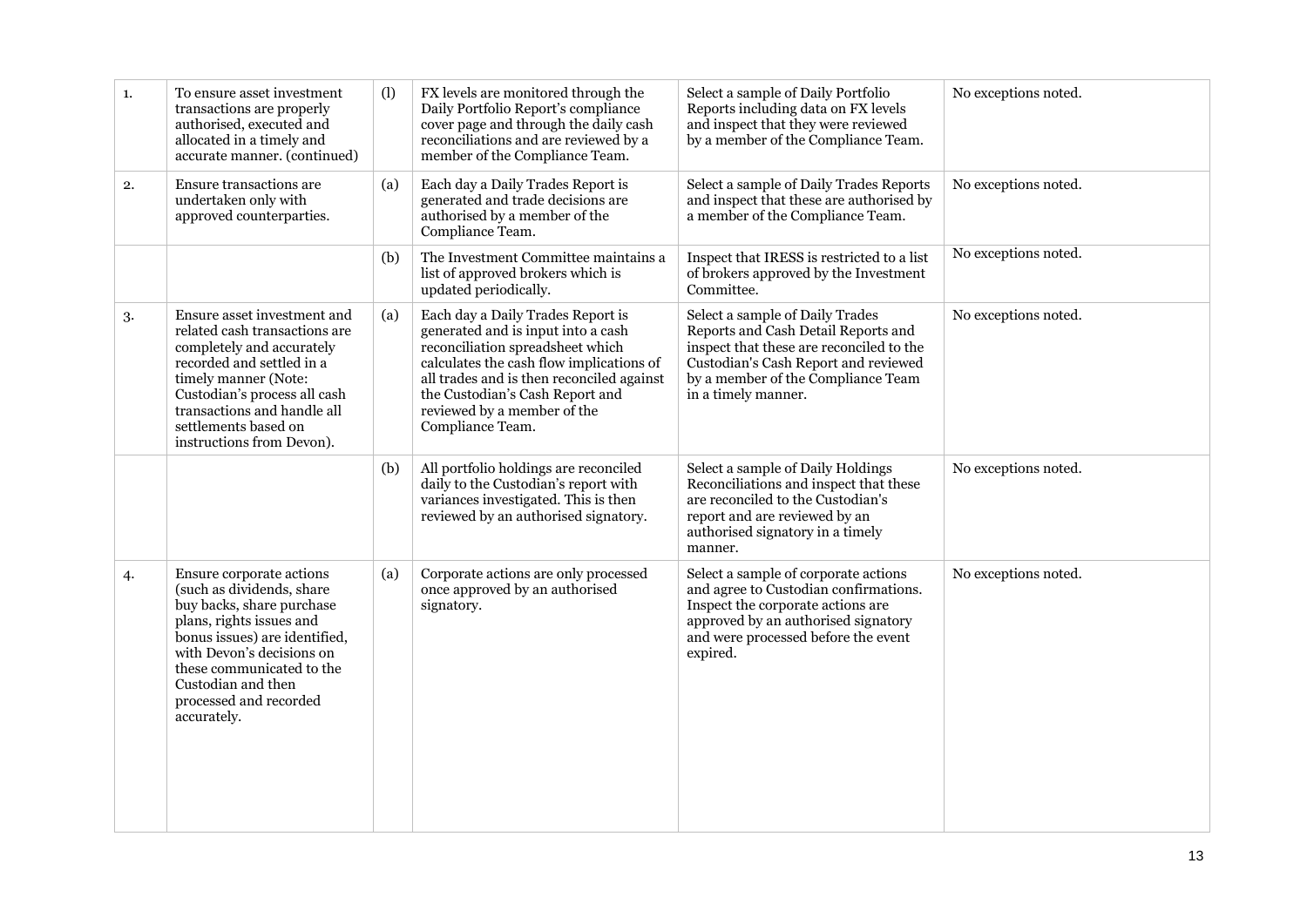| 4. | Ensure corporate actions<br>(such as dividends, share buy<br>backs, share purchase plans,<br>rights issues and bonus<br>issues) are identified, with<br>Devon's decisions on these<br>communicated to the<br>Custodian and then processed<br>and recorded accurately.<br>(continued) | (b) | Each day a Daily Trades Report is<br>generated and is input into a cash<br>reconciliation spreadsheet which<br>calculates the cash flow implications<br>of all trades and is then reconciled<br>against the Custodian's Cash Report<br>and reviewed by a member of the<br>Compliance Team. | Select a sample of Daily Trades<br>Reports and Cash Detail Reports and<br>confirm that these are reconciled to<br>the Custodian's Cash Report and<br>reviewed by a member of the<br>Compliance Team.                                                                                                                                        | No exceptions noted. |
|----|--------------------------------------------------------------------------------------------------------------------------------------------------------------------------------------------------------------------------------------------------------------------------------------|-----|--------------------------------------------------------------------------------------------------------------------------------------------------------------------------------------------------------------------------------------------------------------------------------------------|---------------------------------------------------------------------------------------------------------------------------------------------------------------------------------------------------------------------------------------------------------------------------------------------------------------------------------------------|----------------------|
|    |                                                                                                                                                                                                                                                                                      | (c) | All portfolio holdings are reconciled<br>daily to the Custodian's report with<br>variances investigated. This is then<br>reviewed by an authorised signatory.                                                                                                                              | Select a sample of Daily Holdings<br>Reconciliations and inspect that these<br>are reconciled to the Custodian's<br>report and are reviewed by an<br>authorised signatory in a timely<br>manner.                                                                                                                                            | No exceptions noted. |
| 5. | Ensure assets are valued using<br>prices obtained from<br>independent external pricing<br>sources.                                                                                                                                                                                   | (a) | Devon's asset values, which are<br>obtained from the relevant stock<br>exchange via IRESS, are reconciled<br>daily to the Custodian's report with<br>variances investigated. This is then<br>reviewed by an authorised signatory.                                                          | Select a sample of Daily Reconciliations<br>and inspect that these are reconciled to<br>the Custodian's report and are reviewed<br>by an authorised signatory.                                                                                                                                                                              | No exceptions noted. |
| 6. | Ensure physical access to<br>Devon's premises is<br>restricted to authorised<br>individuals.                                                                                                                                                                                         | (a) | Access to Devon's office is restricted<br>by swipe card access.                                                                                                                                                                                                                            | Observe that the Devon office is<br>restricted to valid access cards.                                                                                                                                                                                                                                                                       | No exceptions noted. |
| 7. | Ensure logical access to<br>Devon's computer systems is<br>restricted to authorised<br>individuals via information<br>security tools.                                                                                                                                                | (a) | User access and security levels are<br>determined and authorised by<br>Management.                                                                                                                                                                                                         | Obtain a list of IRESS and network<br>access and confirm through inquiry<br>with management that the user access<br>and security levels of staff members<br>are appropriate.<br>Observe that the management drive is<br>restricted to staff who are considered<br>management and the operations drive<br>is restricted to operations staff. | No exceptions noted. |
|    |                                                                                                                                                                                                                                                                                      | (b) | Meetings are held with the sub service<br>organisation quarterly to discuss<br>relevant matters and significant items<br>are escalated appropriately.                                                                                                                                      | Select a sample of meetings and<br>inspect that any significant items<br>minuted have been escalated<br>appropriately.                                                                                                                                                                                                                      | No exceptions noted. |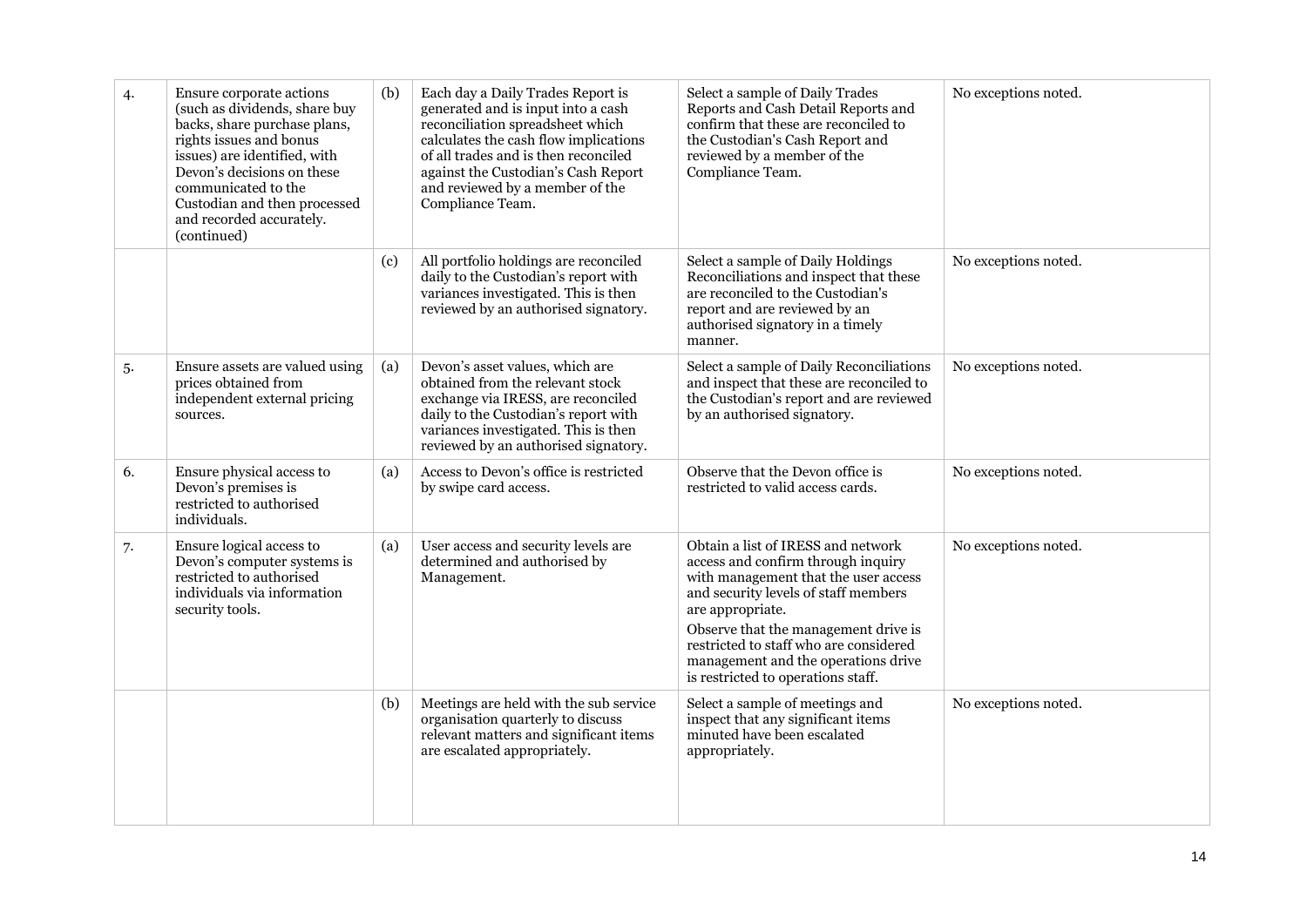| 8. | Ensure material matters are<br>reported to Management<br>and/or the Board of Directors<br>in a timely manner and on a<br>regular basis. | (a) | A complaints register is maintained<br>and any complaints received are<br>reported to management immediately<br>and formally at the monthly Audit,<br>Risk & Compliance Meeting.                                              | Inspect that a complaints register is<br>maintained and select a sample of<br>monthly Audit, Risk & Compliance<br>meetings held and inspect that<br>complaints are an agenda point of<br>discussion and communicated in a<br>timely manner.                                                    | No exceptions noted. |
|----|-----------------------------------------------------------------------------------------------------------------------------------------|-----|-------------------------------------------------------------------------------------------------------------------------------------------------------------------------------------------------------------------------------|------------------------------------------------------------------------------------------------------------------------------------------------------------------------------------------------------------------------------------------------------------------------------------------------|----------------------|
|    |                                                                                                                                         | (b) | A breach register is maintained and<br>any breaches are reported to<br>management immediately and<br>formally at the monthly Audit, Risk &<br>Compliance Meeting.                                                             | Inspect that a breach register is<br>maintained and select a sample of<br>monthly Audit, Risk & Compliance<br>meetings held and inspect that<br>breaches are an agenda point of<br>discussion and communicated in a<br>timely manner.                                                          | No exceptions noted. |
|    |                                                                                                                                         | (c) | A summary of broker commission is<br>prepared monthly and tabled at the<br>Investment Committee meetings.                                                                                                                     | Select samples for a monthly<br>brokerage report email and inspect<br>that these have been tabled at the<br>Investment Committee meetings.                                                                                                                                                     | No exceptions noted. |
|    |                                                                                                                                         | (d) | Client reports are set up to update<br>automatically with minimal input,<br>reducing the risk of manual error, all<br>returns and statements are reviewed<br>by various members of staff before<br>sending.                   | Observe that management use<br>Microsoft office to prepare clients'<br>reports and the data used to populate<br>such reports is input by the program<br>reducing the risk of manual error.<br>Confirm through inquiry that such<br>reports are reviewed by staff before<br>sending to clients. | No exceptions noted. |
|    |                                                                                                                                         | (e) | All activity must be in compliance<br>with the Devon Compliance Guide.<br>The Compliance Guide is updated<br>annually and all staff members must<br>attest to having read and understood<br>the guide on a semi-annual basis. | Obtain the Compliance Guide and<br>inspect for updates from the prior<br>year. Inspect that all staff members<br>sign a semi-annual declaration.                                                                                                                                               | No exceptions noted. |
|    |                                                                                                                                         | (f) | Conflicts of interest are monitored<br>through semi-annual declarations<br>from all staff and a Register of<br>Interests for Devon Board members.                                                                             | Inspect the semi-annual declarations<br>for all staff.<br>For a sample of quarters, inspect the<br>Register of Interests and check that<br>this has been noted in the relevant<br>board minutes of meeting.                                                                                    | No exceptions noted. |